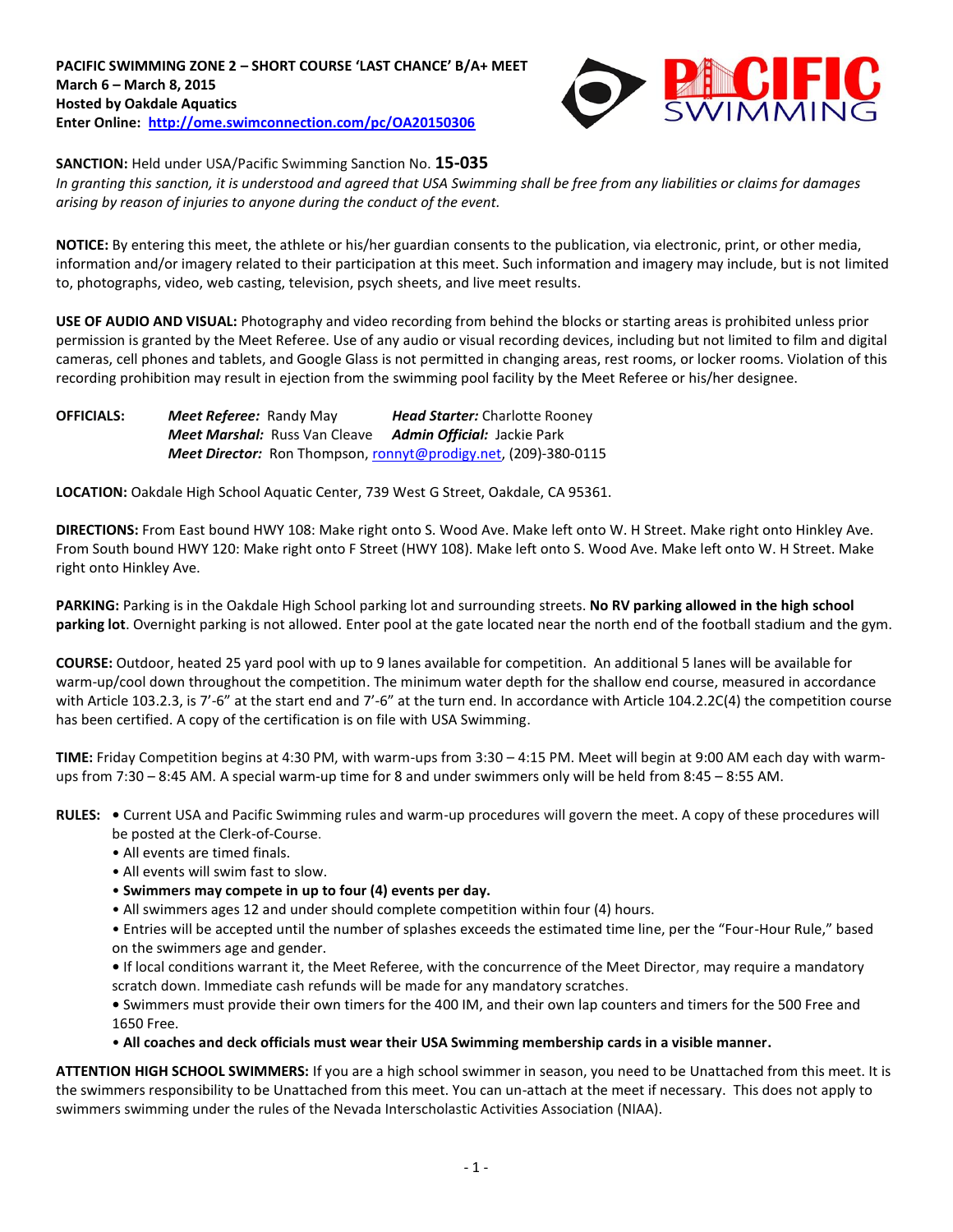**UNACCOMPANIED SWIMMERS:** Any USA-S athlete-member competing at the meet must be accompanied by a USA Swimming member-coach for the purposes of athlete supervision during warm-up, competition, and warm-down. If a coach-member of the athlete's USA-S Club does not attend the meet to serve in said supervisory capacity, it is the responsibility of the swimmer or the swimmer's legal guardian to arrange for supervision by a USA-S member-coach. The Meet Director or Meet Referee may assist the swimmer in making arrangements for such supervision; however, it is recommended that such arrangements be made in advance of the meet by the athlete's USA-S Club Member-Coach.

**RACING STARTS:** Swimmers must be certified by a USA-S member-coach as being proficient in performing a racing start, or must start the race in the water. It is the responsibility of the swimmer or the swimmer's legal guardian to ensure compliance with this requirement.

**RESTRICTIONS:** • Smoking and the use of other tobacco products is prohibited on the pool deck, in the locker rooms, in spectator seating, on standing areas and in all areas used by swimmers, during the meet and during warm-up periods.

- Sale and use of alcoholic beverages is prohibited in all areas of the meet venue.
- No glass containers are allowed in the meet venue.
- No propane heater is permitted except for snack bar/meet operations.
- All shelters must be properly secured.
- Changing into or out of swimsuits other than in locker rooms or designated areas is prohibited

• Destructive devices, to include but not limited to, explosive devices and equipment, firearms (open or concealed), blades, knives, mace, stun guns and blunt objects are strictly prohibited in the swimming facility and its surrounding areas. If observed, the Meet Referee or his/her designee may ask that these devices be stored safely away from the public or removed from the facility. Noncompliance may result in the reporting to law enforcement authorities and ejection from the facility. Law enforcement officers (LEO) are exempt per applicable laws.

• Oakdale High School policy states there is no food on the deck, only water.

• No set up allowed on deck.

### **ELIGIBILITY:**

• Swimmers must be current members of USA-S and enter their name and registration number on the meet entry card as they are shown on their Registration Card. If this is not done, it may be difficult to match the swimmer with the registration and times database. The meet host will check all swimmer registrations against the SWIMS database and if not found to be registered, the Meet Director shall accept the registration at the meet (a \$10 surcharge will be added to the regular registration fee). Duplicate registrations will be refunded by mail.

• Swimmers in the "A" Division must have met at least the listed USA-S Motivational "A" time standard. Swimmers in the "B" Division must have met at least the listed USA-S Motivational "B" time standard.

• All entries must meet the minimum USA-S Motivational B time requirement for the swimmer's age and gender.

• Entries with **"NO TIME" will be REJECTED.**

• Entry times submitted for this meet will be checked against a computer database and may be changed in accordance with Pacific Swimming Entry Time Verification Procedures.

• Disabled swimmers are welcome to attend this meet and should contact the Meet Director or Meet Referee regarding and special accommodations on entry times and seeding per Pacific Swimming policy.

- Swimmers 19 years of age and over may compete in the meet for time only, no awards. Such swimmers must have met standards for the 17-18 age group.
- The swimmer's age will be the age of the swimmer on the first day of the meet.

**ENTRY PRIORITY:** Meet entries will not be accepted any earlier then January 30, 2015. Entries from members of Zone 2 teams postmarked or entered online by 11:59 p.m. on February 13, 2015 will be given priority acceptance. All entries from Zone 2, all other Pacific LSC Zones and other LSC's, either postmarked, entered online, or hand delivered by the entry deadline will be considered in the order that they were received. **Swimmers who falsify their entry from by listing a team to which they are not legitimately associated will be rejected from the meet. Further, entry fees will not be refunded and they may be referred to the Pacific Swimming Review Committee for disciplinary action.**

**ENTRY FEES:** \$4.00 per event plus an \$8.00 participation fee per swimmer. Entries will be rejected if payment is not sent at time of request.

**ONLINE ENTRIES:** To enter online go to **[http://ome.swimconnection.com/pc](http://ome.swimconnection.com/pc/OA20150306)**/**OA20150306** to receive an immediate entry confirmation. This method requires payment by credit card. Swim Connection, LLC charges a processing fee for this service, equal to \$1 per swimmer plus 5% of the total Entry Fees. Please note that the processing fee is a separate fee from the Entry Fees. If you do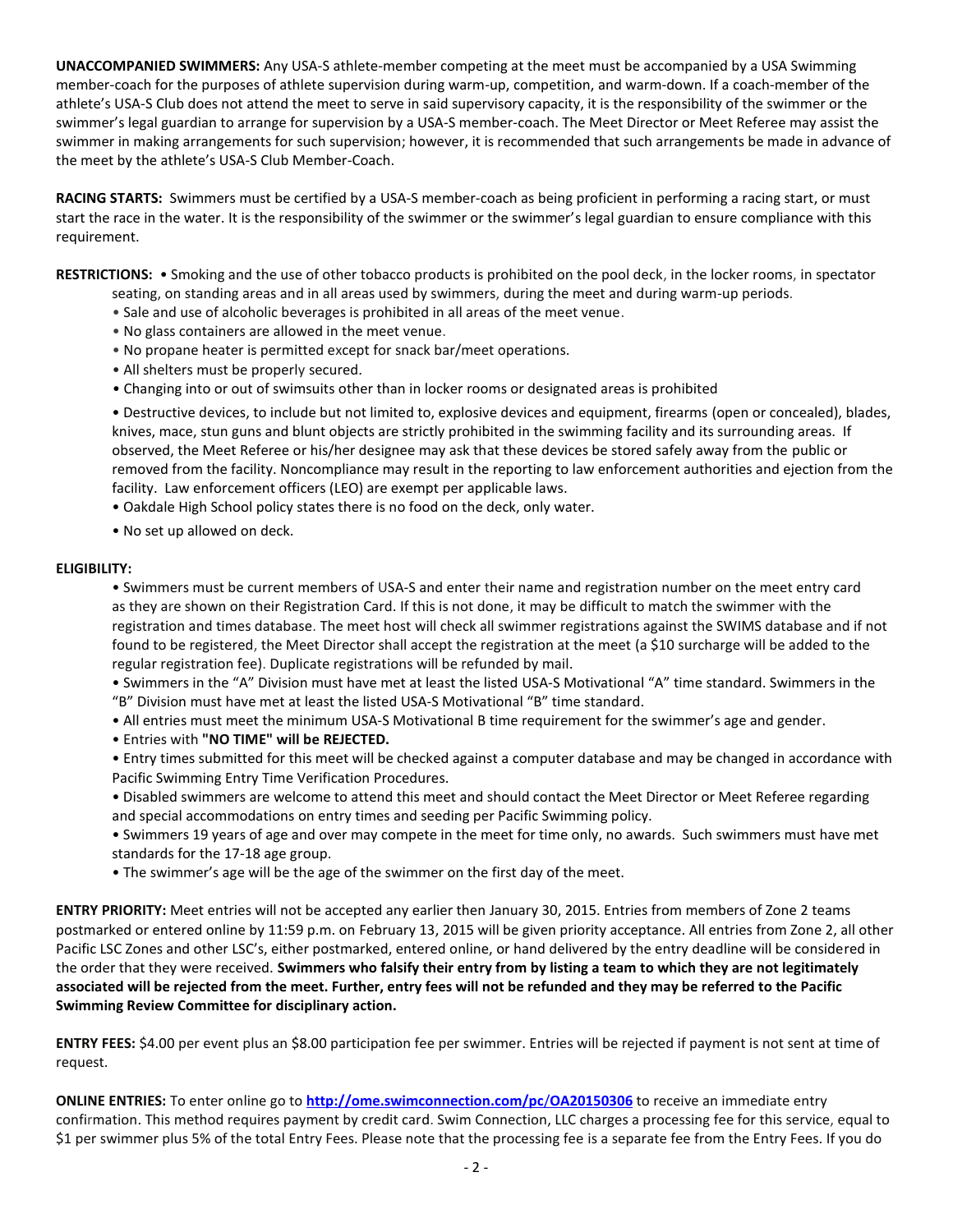not wish to pay the processing fee, enter the meet using a mail entry. **Entering online is a convenience, is completely voluntary, and is in no way required or expected of a swimmer by Pacific Swimming.** Online entries will be accepted through Wednesday, February 25, 2015

**MAILED OR HAND DELIVERED ENTRIES**: Entries must be on the attached consolidated entry form. Forms must be filled out completely and printed clearly with swimmers best time. Entries must be postmarked by midnight, Monday, February 23, 2015 or hand delivered by 6:30 p.m. Wednesday, February 25, 2015. No late entries will be accepted. No refunds will be made, except mandatory scratch downs. Requests for confirmation of receipt of entries should include a self-addressed envelope.

#### **Make check payable to:** Oakdale Swim Team

| <b>Mail entries to: Oakdale Swim Team, Attn: Meet Director</b> | <b>Hand deliver entries to:</b> Ron Thompson |                   |
|----------------------------------------------------------------|----------------------------------------------|-------------------|
| P.O. Box 1008                                                  |                                              | 739 West G Street |
| Oakdale. CA 95361                                              |                                              | Oakdale. CA 95361 |

**CHECK-IN:** The meet will be deck seeded. Swimmers must check-in at the Clerk-of-Course. Close of check-in for all individual events shall be no more than 60 minutes before the estimated time of the start of the first heat of the event. No event shall be closed more than 30 minutes before the scheduled start of the session. Swimmers who do not check in will not be seeded and will not be allowed to compete in that event**. Check-in for the 1650 free will close at 12:00 PM Sunday.**

**SCRATCHES:** Any swimmers not reporting for or competing in an individual timed final event shall not be penalized. Swimmers who must withdraw from an event after it is seeded are requested to inform the referee immediately.

**AWARDS:** The first 8 places will be awarded for 8 & UN, 11-12, 13-14, 15-16, 17-18 age groups. All PC-B swimmers achieving a PC-A time will be awarded a standard "A" medal, regardless of place achieved in the event. No awards given for swimmers 19 years of age and older. Note: Individuals awards must be picked up at the meet. We will not mail or distribute awards after the meet.

**ADMISSION:** Free. A meet program will be available for a reasonable price

**SNACK BAR & HOSPITALITY:** A snack bar will be available throughout the competition. Coaches and working deck officials will be provided lunch. Hospitality will serve refreshments to timers and volunteers.

**MISCELLANEOUS:** No overnight parking is allowed. Facilities will not be provided after meet hours.

**MINIMUM OFFICIALS:** The Meet Referee shall conduct an inventory of Officials and shall compare the number of swimmers entered against the number of Officials that worked representing each team per day of the meet. Those teams who have not provided sufficient Officials in a day of the meet, in accordance with the table below, will be fined \$100 per missing Official per day.

| Number of swimmers entered in meet per<br>team per day | Number of trained and carded officials required |
|--------------------------------------------------------|-------------------------------------------------|
| $1 - 10$                                               |                                                 |
| $11 - 25$                                              |                                                 |
| 26-50                                                  |                                                 |
| 51-75                                                  |                                                 |
| 76-100                                                 |                                                 |
| Every 20 Swimmers over 100                             |                                                 |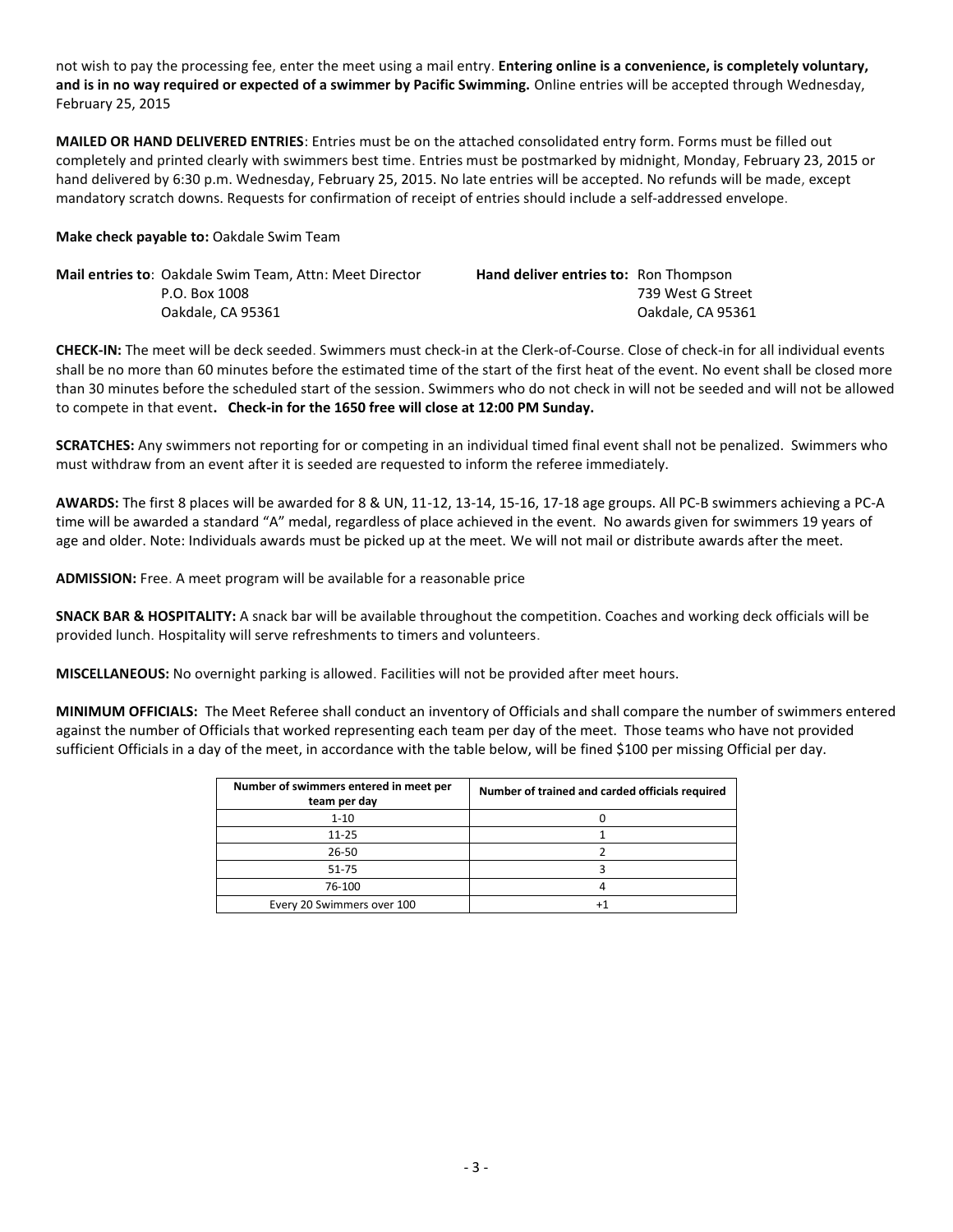#### **EVENT SUMMARY**

## **Friday, March 6, 2015**

| 10 & U   | $11 - 12$ | 13-18    |  |  |
|----------|-----------|----------|--|--|
| 500 Free | 400 IM    | 400 IM   |  |  |
|          | 500 Free  | 500 Free |  |  |

## **Saturday, March 7, 2015 Sunday, March 8, 2015**

| 10 & U     | $11 - 12$  | $13 - 18$  |
|------------|------------|------------|
| 200 Free   | 200 Free   | 200 Free   |
| 100 Breast | 100 Breast | 100 Breast |
| 50 Back    | 50 Back    | 200 Back   |
| 100 Fly    | 200 Back   | 100 Fly    |
| 100 Free   | 100 Fly    | 100 Free   |
| 100 IM     | 100 Free   |            |
|            | 100 IM     |            |

| 10 & U    | $11 - 12$  | $13 - 18$  | 10 & U        | $11 - 12$     | $13 - 18$  |
|-----------|------------|------------|---------------|---------------|------------|
| 200 Free  | 200 Free   | 200 Free   | 200 IM        | 200 IM        | 200 IM     |
| 00 Breast | 100 Breast | 100 Breast | 50 Free       | 50 Free       | 50 Free    |
| 50 Back   | 50 Back    | 200 Back   | 50 Breast     | 50 Breast     | 200 Breast |
| 100 Fly   | 200 Back   | 100 Fly    | 100 Back      | 200 Breast    | 100 Back   |
| LOO Free  | 100 Fly    | 100 Free   | <b>50 Fly</b> | 100 Back      | 200 Fly    |
| 100 IM    | 100 Free   |            |               | <b>50 Fly</b> | 1650 Free  |
|           | 100 IM     |            |               | 200 Fly       |            |
|           |            |            |               | 1650 Free     |            |

| . .    |                    |                          |          |                    |             |  |  |
|--------|--------------------|--------------------------|----------|--------------------|-------------|--|--|
| Girls  | A Time<br>Standard | <b>Event Description</b> |          | A Time<br>Standard | <b>Boys</b> |  |  |
|        | 5:33.09            | $11 - 12$                |          | 5:25.79            |             |  |  |
| $1^*$  | 5:15.89            | $13 - 14$                | 400 IM   | 4:55.69            | $2*$        |  |  |
|        | 5:07.29            | $15 - 16$                |          | 4:43.99            |             |  |  |
|        | 5:04.99            | $17 - 18$                |          | 4:37.29            |             |  |  |
|        | 6:48.39            | 10 & Under               |          | 6:42.29            |             |  |  |
|        | 6:07.99            | $11 - 12$                |          | 6:02.59            |             |  |  |
| $3***$ | 5:52.99            | $13 - 14$                | 500 Free |                    | 4**         |  |  |
|        | 5:43.99            | $15 - 16$                |          | 5:21.19            |             |  |  |
|        | 5:42.29            | $17 - 18$                |          | 5:15.69            |             |  |  |

# **Events For Friday, March 6, 2015**

\*Swimmers must have the "A" Time Standard to swim the 400 I.M. Swimmers must provide their own timers for the 400 I.M. \*\*Swimmers must have the "A" Time Standard to swim the 500 Free. Swimmers must provide their own timers and lap timers for the 500 Free. These events will be swum together, but awarded separately. The 400 I.M. and the 500 Free will be swum alternating girls and boys heats.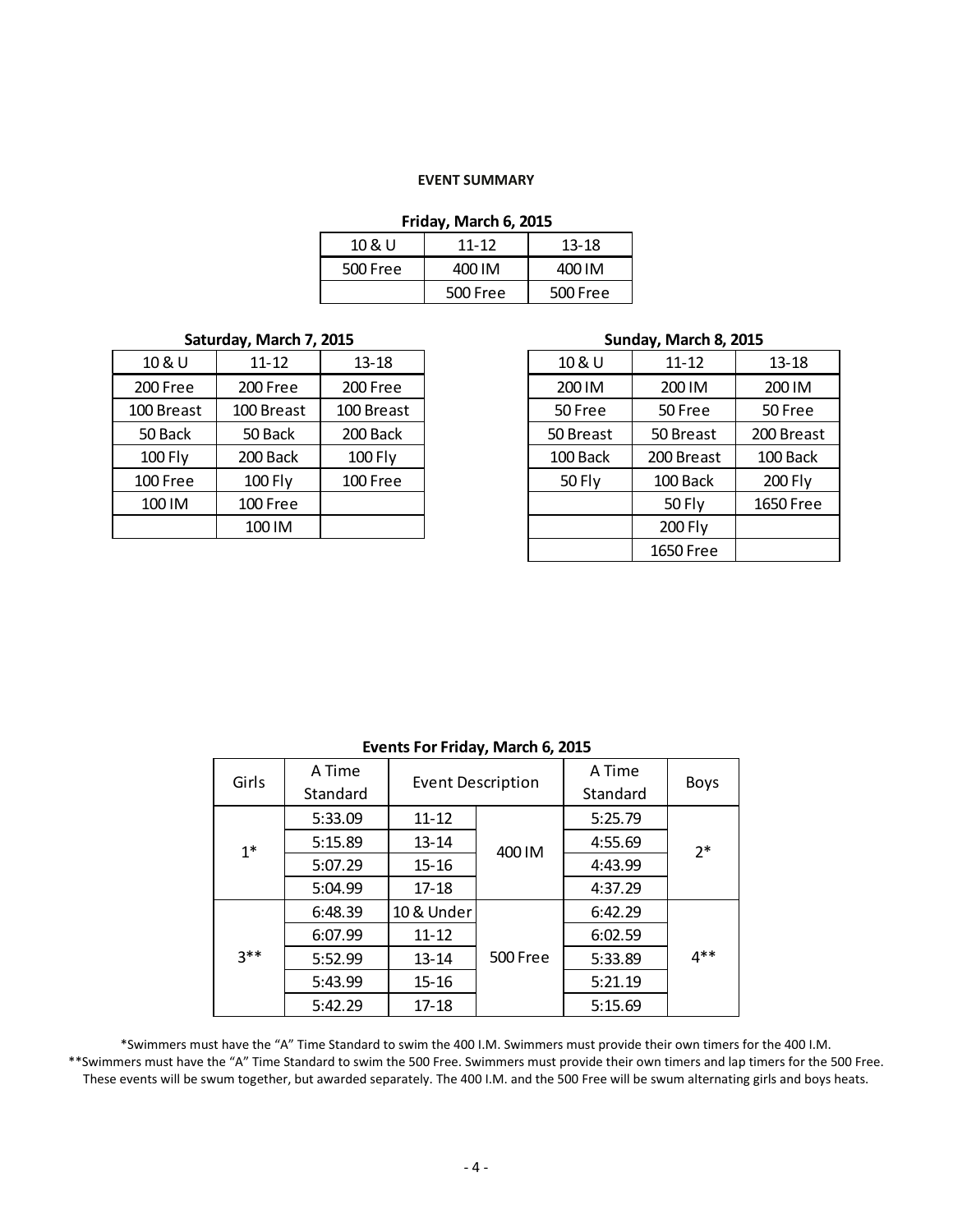|                | <b>B</b> Time | A Time   | <b>Event Description</b> |            | A Time   | <b>B</b> Time |      |  |
|----------------|---------------|----------|--------------------------|------------|----------|---------------|------|--|
| Girls          | Standard      | Standard |                          |            | Standard | Standard      | Boys |  |
| 5              | 2:41.19       | 2:18.19  | $11 - 12$                | 200 Free   | 2:14.79  | 2:37.19       | 6    |  |
| $\overline{7}$ | 3:20.19       | 2:36.39  | 10 & Under               | 200 Free   | 2:31.29  | 3:09.09       | 8    |  |
|                | 2:33.89       | 2:11.99  | $13 - 14$                |            | 2:03.89  | 2:24.49       |      |  |
| 9              | 2:30.79       | 2:09.29  | $15 - 16$                | 200 Free   | 1:58.59  | 2:18.29       | 10   |  |
|                | 2:29.19       | 2:07.89  | $17 - 18$                |            | 1:56.59  | 2:15.99       |      |  |
| 11             | 1:58.79       | 1:32.39  | 10 & Under               | 100 Breast | 1:30.19  | 1:53.69       | 12   |  |
| 13             | 1:35.79       | 1:21.69  | $11 - 12$                | 100 Breast | 1:19.29  | 1:33.59       | 14   |  |
|                | 1:29.39       | 1:16.59  | $13 - 14$                |            | 1:10.79  | 1:22.59       |      |  |
| 15             | 1:28.29       | 1:15.69  | $15 - 16$                | 100 Breast | 1:07.89  | 1:19.19       | 16   |  |
|                | 1:25.89       | 1:13.59  | $17 - 18$                |            | 1:06.29  | 1:17.39       |      |  |
| 17             | 38.79         | 33.29    | $11 - 12$                | 50 Back    | 33.09    | 38.99         | 18   |  |
| 19             | 1:02.99       | 51.99    | 8 & Under                |            | 51.99    | 1:02.99       |      |  |
|                | 48.59         | 37.99    | $9 - 10$                 | 50 Back    | 37.79    | 48.59         | 20   |  |
|                | 2:48.39       | 2:24.29  | $13 - 14$                |            | 2:15.79  | 2:38.39       | 22   |  |
| 21             | 2:44.79       | 2:21.19  | $15 - 16$                | 200 Back   | 2:09.89  | 2:31.59       |      |  |
|                | 2:42.59       | 2:19.39  | $17 - 18$                |            | 2:06.29  | 2:27.39       |      |  |
| 23             | 2:59.49       | 2:33.79  | $11 - 12$                | 200 Back   | 2:30.29  | 2:55.29       | 24   |  |
| 25             | 1:55.49       | 1:25.29  | 10 & Under               | 100 Fly    | 1:24.79  | 1:54.09       | 26   |  |
|                | 1:17.69       | 1:06.59  | $13 - 14$                |            | 1:01.89  | 1:12.19       |      |  |
| 27             | 1:16.19       | 1:05.29  | $15 - 16$                | 100 Fly    | 58.99    | 1:08.79       | 28   |  |
|                | 1:14.99       | 1:04.29  | $17 - 18$                |            | 57.69    | 1:07.29       |      |  |
| 29             | 1:26.29       | 1:12.49  | $11 - 12$                | 100 Fly    | 1:10.59  | 1:24.49       | 30   |  |
| 31             | 2:00.99       | 1:39.99  | 8 & Under                |            | 1:39.99  | 2:00.99       | 32   |  |
|                | 1:30.69       | 1:11.39  | $9 - 10$                 | 100 Free   | 1:10.19  | 1:28.49       |      |  |
| 33             | 1:13.59       | 1:03.09  | $11 - 12$                | 100 Free   | 1:01.89  | 1:12.19       | 34   |  |
|                | 1:11.39       | 1:01.19  | $13 - 14$                |            | 56.89    | 1:06.29       |      |  |
| 35             | 1:09.99       | 59.99    | $15 - 16$                | 100 Free   | 54.19    | 1:03.29       | 36   |  |
|                | 1:09.39       | 59.49    | $17 - 18$                |            | 53.19    | 1:02.09       |      |  |
| 37             | 1:25.29       | 1:13.09  | $11 - 12$                | 100 IM     | 1:11.09  | 1:23.19       | 38   |  |
|                | 2:12.29       | 1:49.29  | 8 & Under                |            | 1:49.29  | 2:12.29       |      |  |
| 39             | 1:43.39       | 1:21.39  | $9 - 10$                 | 100 IM     | 1:20.39  | 1:40.39       | 40   |  |

**Events For Saturday, March 7, 2015**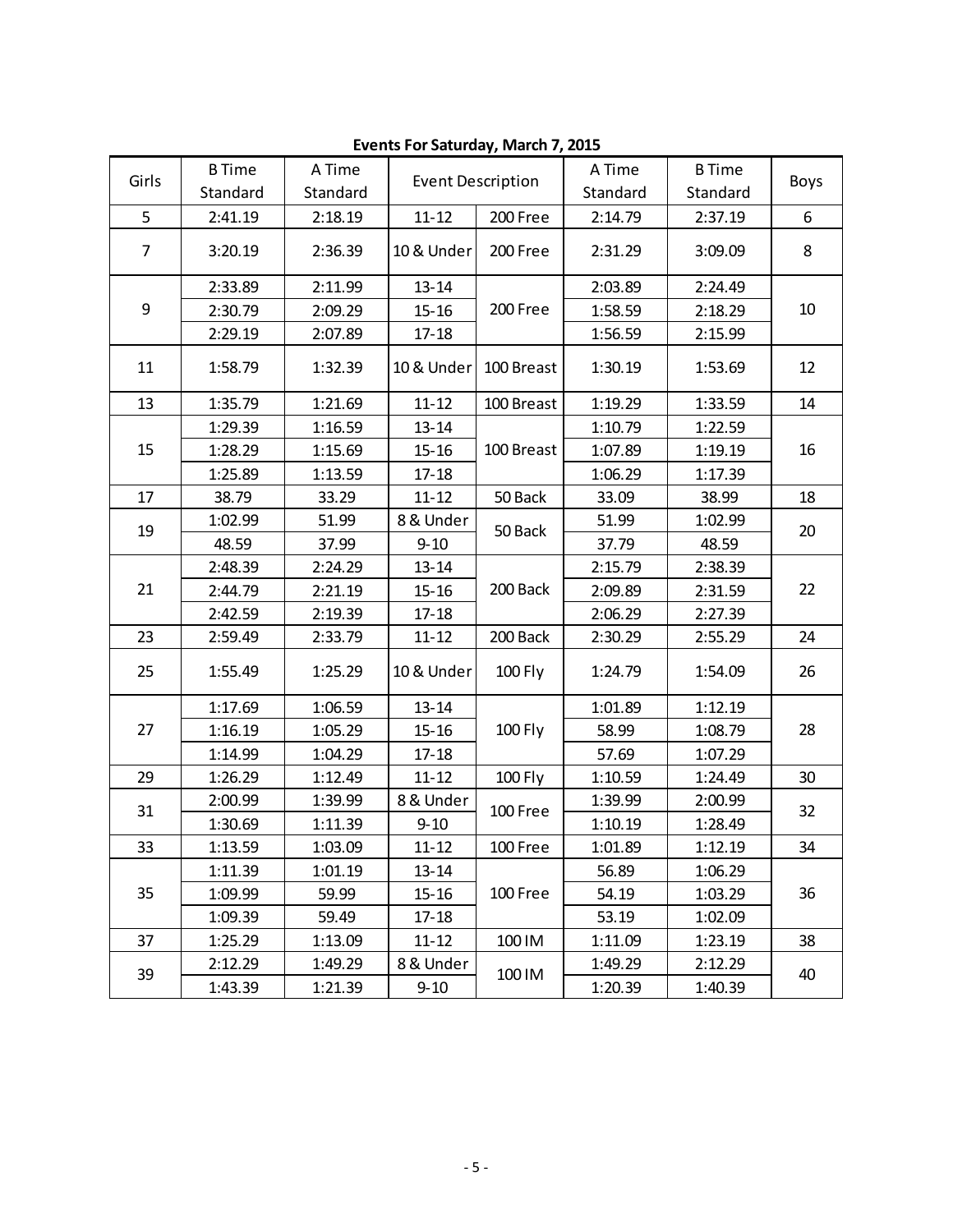**Events For Sunday, March 8, 2015**

|       | <b>B</b> Time | A Time   | <b>Event Description</b> |            | A Time   | <b>B</b> Time |      |  |
|-------|---------------|----------|--------------------------|------------|----------|---------------|------|--|
| Girls | Standard      | Standard |                          |            | Standard | Standard      | Boys |  |
| 41    | 3:40.39       | 2:54.19  | 10 & Under               | 200 IM     | 2:53.69  | 3:38.89       | 42   |  |
| 43    | 3:02.49       | 2:36.39  | $11 - 12$                | 200 IM     | 2:33.79  | 3:00.99       | 44   |  |
|       | 2:53.19       | 2:28.49  | $13 - 14$                |            | 2:18.79  | 2:41.89       |      |  |
| 45    | 2:48.89       | 2:24.79  | $15 - 16$                | 200 IM     | 2:12.29  | 2:34.29       | 46   |  |
|       | 2:47.29       | 2:23.39  | $17 - 18$                |            | 2:09.09  | 2:30.59       |      |  |
| 47    | 53.29         | 43.99    | 8 & Under                |            | 43.99    | 53.29         |      |  |
|       | 39.49         | 31.89    | $9 - 10$                 | 50 Free    | 31.39    | 38.49         | 48   |  |
| 49    | 34.09         | 29.39    | $11 - 12$                | 50 Free    | 28.39    | 33.09         | 50   |  |
|       | 32.89         | 28.19    | $13 - 14$                |            | 25.99    | 30.39         |      |  |
| 51    | 32.29         | 27.69    | $15 - 16$                | 50 Free    | 24.79    | 28.99         | 52   |  |
|       | 31.99         | 27.49    | $17 - 18$                |            | 24.29    | 28.29         |      |  |
| 53    | 43.69         | 37.49    | $11 - 12$                | 50 Breast  | 36.89    | 43.79         | 54   |  |
| 55    | 1:10.19       | 57.99    | 8 & Under                | 50 Breast  | 57.99    | 1:10.19       |      |  |
|       | 53.59         | 41.99    | $9 - 10$                 |            | 41.89    | 53.19         | 56   |  |
|       | 3:13.99       | 2:46.29  | $13 - 14$                |            | 2:34.69  | 3:00.49       | 58   |  |
| 57    | 3:09.99       | 2:42.79  | $15 - 16$                | 200 Breast | 2:28.09  | 2:52.79       |      |  |
|       | 3:06.89       | 2:40.19  | $17 - 18$                |            | 2:23.29  | 2:47.09       |      |  |
| 59    | 3:25.79       | 2:56.39  | $11 - 12$                | 200 Breast | 2:49.39  | 3:17.69       | 60   |  |
| 61    | 1:45.09       | 1:21.79  | 10 & Under               | 100 Back   | 1:20.09  | 1:41.39       | 62   |  |
| 63    | 1:26.29       | 1:12.69  | $11 - 12$                | 100 Back   | 1:10.79  | 1:24.09       | 64   |  |
|       | 1:18.29       | 1:07.09  | $13 - 14$                |            | 1:03.09  | 1:13.59       |      |  |
| 65    | 1:16.29       | 1:05.39  | $15 - 16$                | 100 Back   | 59.79    | 1:09.69       | 66   |  |
|       | 1:15.29       | 1:04.59  | $17 - 18$                |            | 58.09    | 1:07.69       |      |  |
| 67    | 1:06.59       | 54.99    | 8 & Under                | 50 Fly     | 54.99    | 1:06.59       | 68   |  |
|       | 47.99         | 36.69    | $9 - 10$                 |            | 36.19    | 46.69         |      |  |
| 69    | 37.29         | 31.89    | $11 - 12$                | 50 Fly     | 31.69    | 37.69         | 70   |  |
|       | 2:52.39       | 2:27.79  | $13 - 14$                |            | 2:17.49  | 2:40.39       |      |  |
| 71    | 2:46.79       | 2:22.99  | $15 - 16$                | 200 Fly    | 2:11.39  | 2:33.29       | 72   |  |
|       | 2:44.59       | 2:21.09  | $17 - 18$                |            | 2:08.69  | 2:30.19       |      |  |
| 73    | 3:02.39       | 2:36.39  | $11 - 12$                | 200 Fly    | 2:32.69  | 2:58.09       | 74   |  |
|       |               | 21.26.99 | $11 - 12$                |            | 21:11.79 |               |      |  |
| 75**  |               | 20.12.19 | $13 - 14$                |            | 19:15.69 |               |      |  |
|       |               | 19.48.19 | $15 - 16$                | 1650 Free  | 18.39:99 |               | 76** |  |
|       |               | 19:48.19 | 17-18                    |            | 18.23.89 |               |      |  |

\*\*Swimmers must have the "A" Time Standard to swim the 1650 Free. Swimmers must provide their own timers and lap timers for the 1650 Free. Swimmers wishing to swim the 1000 Free may get an initial split in the 1650 Free. The 1650 Free will be swum alternating girls and boys heats.